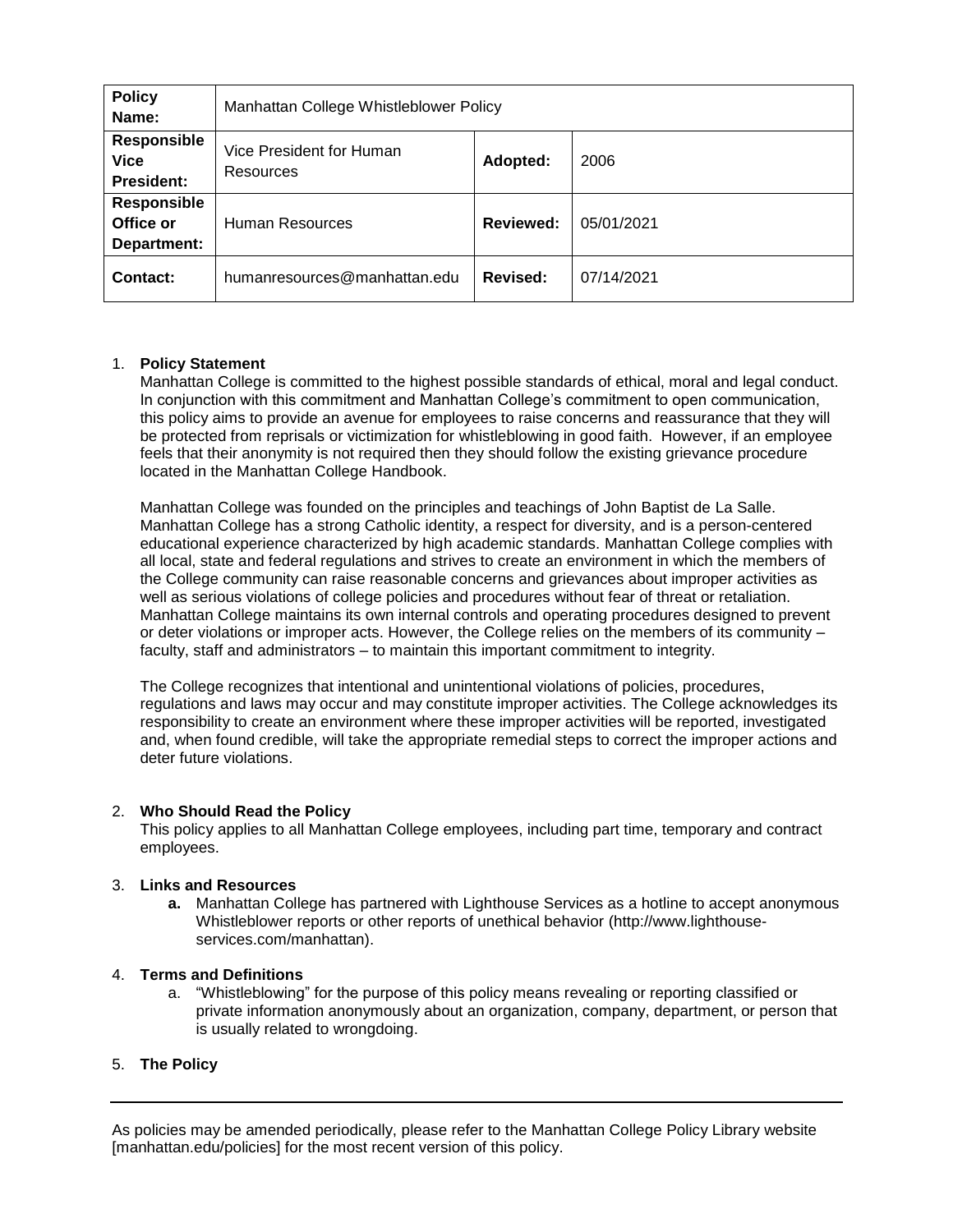# I. Introduction

- a. This whistleblowing policy is intended to cover serious concerns that (this list is nonexhaustive):
	- i. May lead to incorrect financial reporting
	- ii. Are unlawful (whether civil or criminal)
	- iii. Are not in line with the mission, including the Code of Conduct of Manhattan **College**
	- iv. Are instances of fraud
	- v. Constitute unethical business conduct
	- vi. Are violations of State or Federal Law
	- vii. Constitute OSHA (Occupational Safety and Hazard Act) concerns or specific danger to an individual or a group of individuals
	- viii. Constitute unfair treatment, sexual harassment, or discrimination under a protected category in employment or provision of services of themselves or other College community members
	- ix. Are breaches of Conflict of Interest Policy
	- x. Are abuses of power or authority for any unauthorized or ulterior purpose
	- xi. Are retaliations for good faith reporting of a suspected violation and/or improper activities
	- xii. Otherwise amount to serious improper conduct
- b. Regular college matters that do not require anonymity should be directed to the employee's supervisor or other members of Manhattan College administration and are not addressed by this policy
- II. Procedure
	- a. General
		- i. The whistleblowing procedure is intended to be used for serious and sensitive issues. Serious concerns relating to financial reporting, unethical or illegal conduct, should be reported.
		- ii. Reporters to the hotline will have the ability to remain anonymous if they choose. Please note that the information provided by you may be the basis of an internal and/or external investigation into the issue you are reporting and your anonymity will be protected to the extent possible by law. However, your identity may become known during the course of the investigation because of the information you have provided. Reports are submitted by Lighthouse to Human Resources or the appropriate designee, and may or may not be investigated at the sole discretion of the college.
		- iii. Employment-related concerns should continue to be reported through normal channels, such as the employee's Supervisor, Department Head, Chief Title IX Coordinator, AVP for Human Resources or to the Vice President for Human Resources.
	- b. Reporting Improper Activities at the College
		- i. It is everyone's responsibility to safeguard the College's high standards and report actual or suspected violations. No member of the community who in good faith reports a violation or suspected violation will suffer any detriment, harassment, retaliation or adverse consequences.
		- ii. For individuals who want to report without identifying themselves, the report can be made anonymously in writing. Another alternative would be an anonymous oral report to a dedicated College extension.
		- iii. Anonymous reports can limit the College's ability to conduct a thorough review where there is insufficient information provided when the report is made. It is also impossible for the College to inform an anonymous reporter of the outcome of the review. However, every effort will be made to handle anonymous reports in the same manner as signed reports.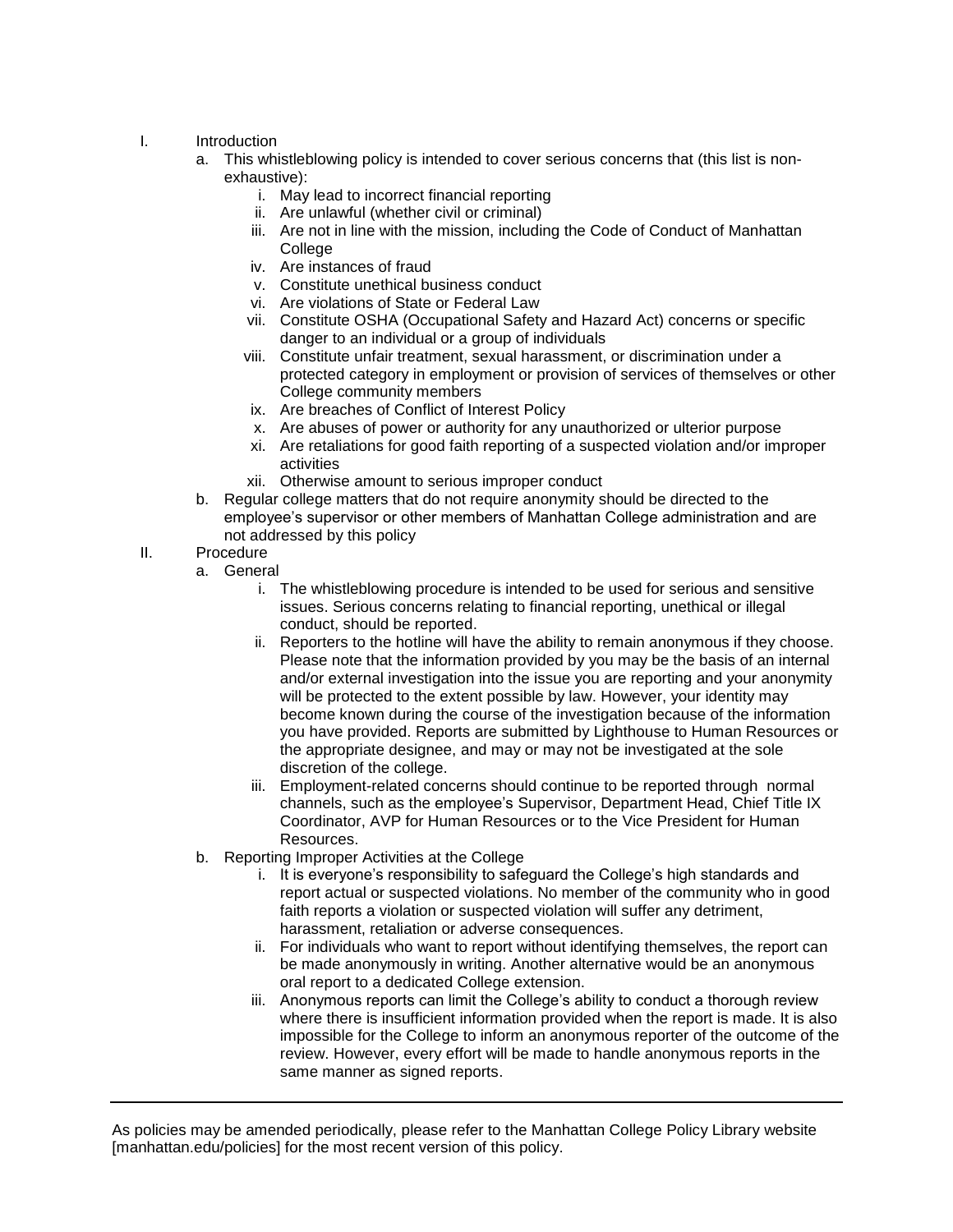- iv. The College will make an effort to maintain records of the reports, to share information about the effort to promote compliance and ethical conduct with the appropriate College leaders, and to document how it resolves reports of suspected or actual violations.
- v. In addition to taking appropriate action by notifying Manhattan College authorities (Public Safety Department, immediate supervisor) a faculty member, administrator or staff member who witnesses a crime against an employee or student or what appears to be a criminal or dangerous conduct, should promptly notify the police.
- c. Timing
	- i. The earlier a concern is expressed, the easier it is for the college to investigate
- d. Evidence
	- i. Although you are not expected to prove the truth of an allegation, the employee submitting a report needs to demonstrate in their hotline report that there are sufficient grounds for concern.
- e. Handling of Reports
	- i. The action taken will depend on the nature of the concern. The Audit Committee of the Board of Trustees may receive a copy of each report and follow-up reports on actions taken by the College.
- f. Initial Inquiries
	- i. Initial inquiries will be made to determine whether an investigation is appropriate, and the form that it should take. Some concerns may be resolved by agreed upon action without the need for an investigation.
- g. Feedback to Reporter
	- i. Whether reported directly to Manhattan College Human Resources or through the hotline, the individual submitting a report will be given the opportunity to receive follow-up on their concern:
		- 1. Acknowledging that the concern was received;
		- 2. Indicating how the matter will be dealt with;
		- 3. Giving an estimate of the time that it will take for a final response;
		- 4. Telling them whether initial inquiries have been made;
		- 5. Telling them whether further investigations will follow, and if not, why not.
- h. Further Information
	- i. The amount of contact between the individual submitting a report and the department such as Human Resources investigating the concern will depend on the nature of the issue, the clarity of information provided, and whether the employee remains accessible for follow-up. Further information may be sought from the reporter.
- i. Outcome of an Investigation
	- i. At the discretion of the College and subject to legal and other constraints the reporter may be entitled to receive information about the outcome of an investigation.

## III. Safeguards

- a. Harassment or Victimization
	- i. Harassment or victimization of individuals submitting hotline reports will not be tolerated
- b. Confidentiality
	- i. Every effort will be made to protect the reporter's identity by our hotline vendor. Please note that the information provided in a hotline report may be the basis of an internal and/or external investigation by Manhattan College into the issue being reported. It is possible that as a result of the information provided in a report the reporter's identity may become known to us during the course of our investigation.
- c. Anonymous Allegations

As policies may be amended periodically, please refer to the Manhattan College Policy Library website [manhattan.edu/policies] for the most recent version of this policy.